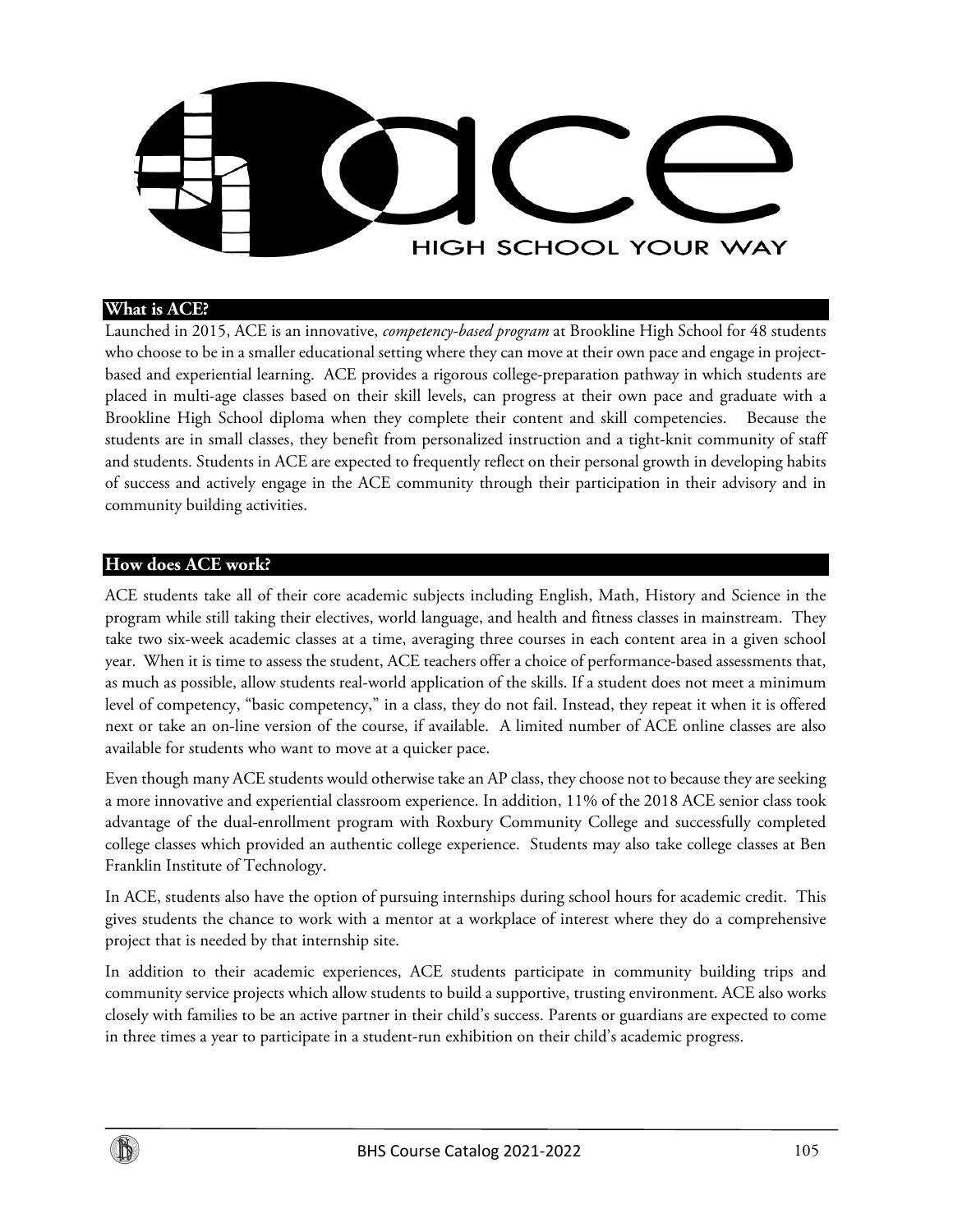Acceptance into the program follows an admissions process that includes the student, their family, guidance counselor and the ACE Coordinator. Prospective students must first meet with the ACE Program Coordinator to learn about the program and then schedule a time to sit in on classes to see if it is a good fit. They must also write a short essay to describe why they think the program is the right match for them. Finally, they must schedule an intake interview with their family and the ACE Coordinator.

## **What is Competency-Based Education in ACE?**

The primary and the crucial difference between a competency-based system of teaching and assessment and a traditional model, is that students begin a learning pathway based on assessed skill level in each content area, and not on arbitrary courses. After being assessed for their knowledge in each content area, students are placed into two courses at a time that put them at their "learning edge" i.e. challenging, but not overwhelming. Students progress from course to course in each content area, based on their ability to demonstrate mastery in each area, independently and multiple times. Once they meet the assigned benchmarks in each course, they become "competent", and move on to the next course. If they finish a trimester without demonstrating competency in an area, they do not fail. Instead, they repeat that course when it is offered next.

| <b>Traditional Model</b>                                | Competency-Based Model                             |  |
|---------------------------------------------------------|----------------------------------------------------|--|
| Students are assigned to a grade (9,10,11, 12) based on | Students are placed in courses based on their      |  |
| their age.                                              | demonstrated skill not grade level.                |  |
| Courses last for 6 months to a year.                    | Courses are 6 weeks long.                          |  |
| Students are assigned a grade rating (A, B, C, D, F, E) | No one fails. Progression from course to course is |  |
| based on cumulative averages.                           | based on demonstration of competence.              |  |

# **Other Unique Features of ACE:**

**Habits of Success:** Students are taught and held accountable for tracking their growth in 7 key Habits of Success which include: *Goal Setting, Self-regulation, Collaboration, Self-awareness and Reflection, Perseverance, Curiosity, and Community Mindedness*. These are key skills that schools often assume students will learn on their own. In ACE, we feel they are essential for students to learn while they are in high school to be better prepared for college or other post-graduate plans. They are also critical skills for functioning well in our 21<sup>st</sup> Century work world.

**Advisory:** Students are split into small, multi-age advisories which meet twice a week. Advisory is a time for students to have one-on-one academic progress check-ins with their "advisors" (one of the four content teachers), do team-building activities with their peers, and have a "home-base" to talk through any issues of interest and concern from school or in their community.

**Student Leadership and Community Building:** Student voice is integral to how ACE runs. Students have an opportunity to serve on a student leadership team who facilitates regular community meetings. These meetings are a chance for celebrations/awards ceremonies to hosting outside performers to engaging in discussions on topics of interest. The program also involves students in the planning and carrying out of fun, team-building field trips.

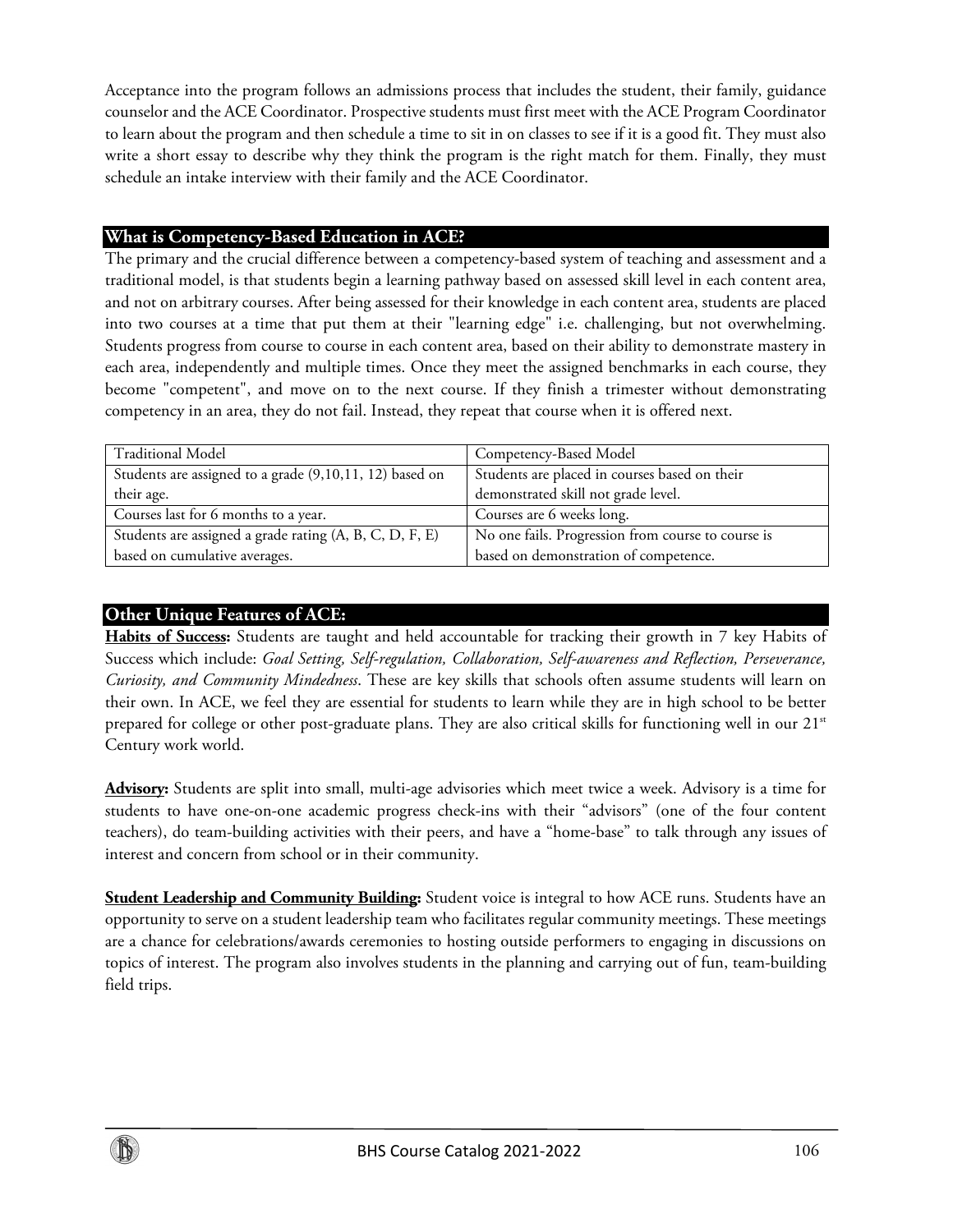# **ACE COURSES**

It is important that the courses offered in ACE meet the needs of the students in ACE. Each fall, many new students enter ACE to replace those who have graduated. There is no way to anticipate who those students are or what their needs might be. Therefore, it is possible that some new courses not listed here will be created or that listed courses will not be offered.

# **ACE COURSE OFFERINGS**

#### **English:**

| Humanities Seminar                          |
|---------------------------------------------|
| Genre Reading                               |
| <b>Novel Concepts</b>                       |
| Creative Writing                            |
| <b>Informational Writing</b>                |
| Dramatic Literature                         |
| Conflict and Characterization in Literature |
| Thematic Literary Analysis                  |
| Literary Criticism                          |
| Personal Narratives                         |
| Comparative Writing                         |
| Independent Reading                         |
| Capstone 2 & 3                              |

#### **Math:**

| Statistics Seminar                           |  |  |
|----------------------------------------------|--|--|
| Algebra I                                    |  |  |
| Algebra 2A                                   |  |  |
| Algebra 2B                                   |  |  |
| Algebra 2C                                   |  |  |
| Pre-Calculus A                               |  |  |
| Pre-Calculus B                               |  |  |
| Pre-Calculus C                               |  |  |
| Calculus A                                   |  |  |
| Calculus B                                   |  |  |
| Calculus C                                   |  |  |
| Math for Economics                           |  |  |
| Mathematical Logic & Problem Solving         |  |  |
| Advanced Algebra with Financial Applications |  |  |

## **Dual Enrollment with Roxbury Community College**

Must meet prerequisites set by BHS, ACE, and RCC for the particular course of interest

Must have a minimum GPA of 2.5 or higher

**Dual Enrollment w/ Ben Franklin Inst. of Technology** Must be an  $11<sup>th</sup>$  or  $12<sup>th</sup>$  grader who is interested in earning a full year of a 2 year BFIT Associates Degree while in high school. Free tuition, fees and books.

If a student is not sure they want to go to BFIT after BHS, they may still take courses for credit in high school or transferable college credit.

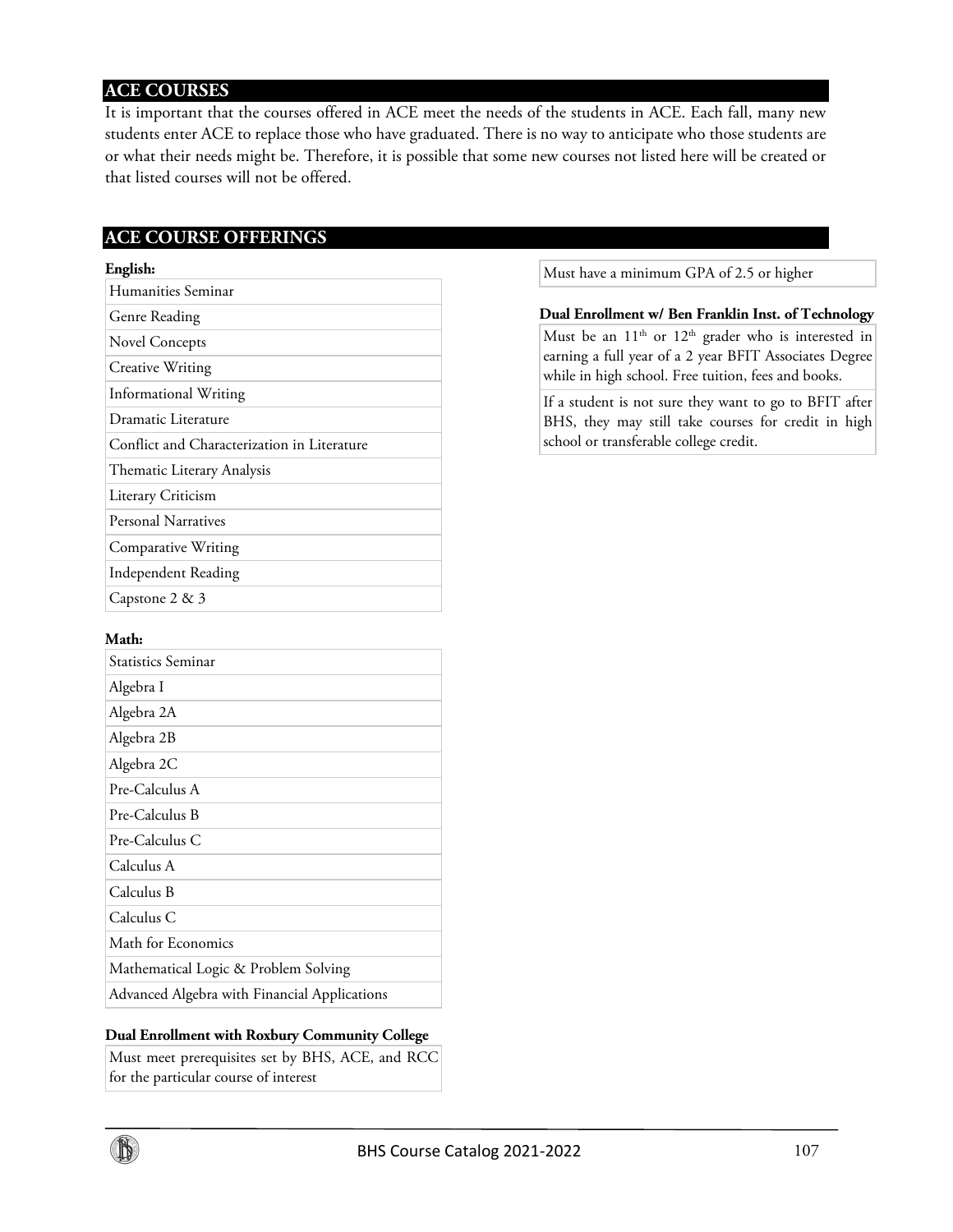# BHS Course Catalog 2021-2022 108

|  | Course Catalog 2021-2022 |  |
|--|--------------------------|--|
|  |                          |  |

| Cell Biology                     |
|----------------------------------|
| Ecosystems                       |
| <b>Body Systems</b>              |
| Genetics                         |
| Chemical Elements                |
| Population Dynamics              |
| Evolution and Taxonomy           |
| <b>Chemical Reactions</b>        |
| <b>Nutrient Cycles</b>           |
| Advanced Lab in Forensic Science |
| Biochemistry Lab                 |
| Biology of a Pandemic            |

## **History:**

| US/World Cultural Identities |
|------------------------------|
| US/World Decolonization      |
| US/World Revolutions         |
| US/World Civics              |
|                              |

# **ACE ENGLISH**

# **EN0720 Humanities Seminar**

## What actions should we take to be informed participants in our democratic society? This class is an introduction to the expectations for ACE Humanities courses including metacognition, self-regulation, and competency-based reading, writing, and speaking through the content of media literacy and current events. The course culminates in a presentation and two short responses summarizing each student's individual Theory of Informed Citizenship. Grade: 10-12 Credit: .33

# **EN0820 Comparative Writing**

In this upper-level writing class, students will select a theme that will give focus to their reading and writing. Each student will read a novel or memoir that explores the class theme. Additionally, students will read shorter, thematically connected works during class sessions. The students will first practice writing techniques that support sophisticated comparison of texts, and to close the course the students will write a thematic analysis of their books and compare the treatment of the theme with that of the class texts.

Grade: 10-12 Prerequisite: Humanities Seminar Credit: .33

# **EN0020 Genre Reading**

This introductory reading class is designed to support comprehension, analysis, and appreciation of literature across genres. The course will focus most prominently on the genres of short fiction, poetry, and short non-fiction. Class discussions will help students comprehend and analyze texts. Students will practice annotation strategies and will complete one annotation project. In that project, students will create a visual product that depicts their analysis of a short text. Finally, students will complete an end-of-course project that presents a thematic analysis of works from multiple genres. Grade: 10-12 Prerequisite: Humanities Seminar Credit: .33

US/World Political Systems US/World Social Justice Movements US/World Human Rights US/World Slavery & Resistance Capstone 1

## **Career & Internship Exploration:**

Career & Internship Exploration Seminar (CIES)

- Stage 1: Interest Exploration
- Stage 2: Informational Interview
- Stage 3: Job Shadow
- Stage 4: Internship Exploration

# **Internships with Comprehensive Academic Projects**

6 Week-36 Week Internship with projects that meet needs of internship and address academic content benchmarks. To be determined by supervising ACE teacher and internship mentor.

Must meet prerequisite of CIES Stage 4: Internship Exploration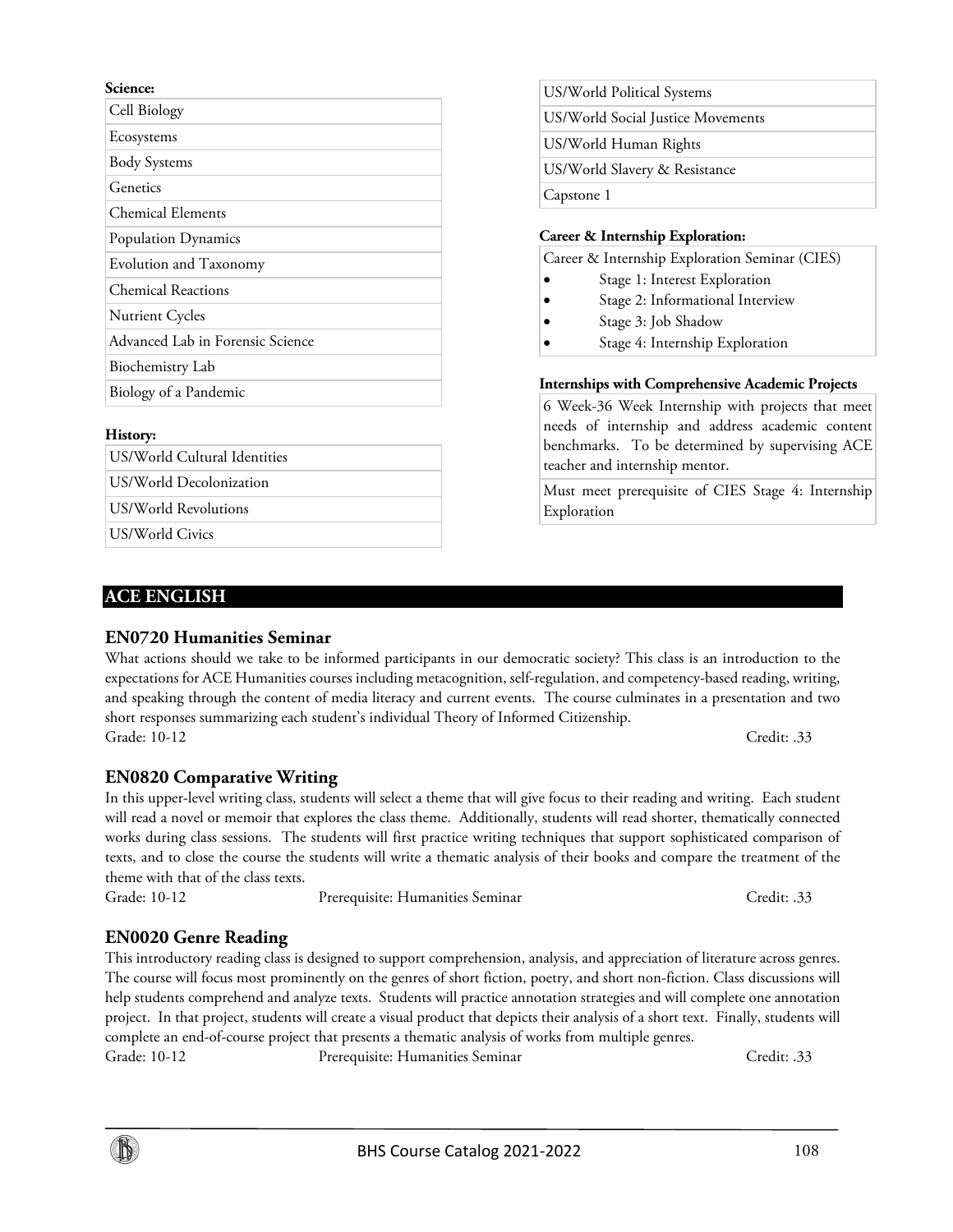# **EN0520 Creative Writing**

#### This writing class helps students produce works of short fiction and poetry. In the opening weeks of the course students will study short stories and identify the techniques authors use to tell their stories. Students will examine narrative structures as well as elements of style before putting their understanding to work on their own stories. In the second half of the course students will shift to examining poetry. Each student will write and perform an original poem. Grade: 10-12 Prerequisite: Humanities Seminar Credit: .33

**EN0620 Informational Writing**

In an increasingly technological society, students need to be comfortable navigating and utilizing the vast tools and communities the internet affords us. This class is designed to introduce students to basic research and technology skills, in addition to writing skills, by creating personal blogs focused on student-selected topics. Students will conduct research, taking notes and creating citations for their sources along the way. They will outline and draft posts, utilizing rubrics to self and peer edit. After gaining teacher-approval that the post's content and grammar is of publishable quality, students are taught how to format their writing on their blog's website, using sites such as WordPress, Wix, and Weebly. These basic skills are the foundation of modern independent businesses as well as journalism, giving students an authentic experience in potential career paths while strengthening outlining, drafting, and editing skills. Grade: 10-12 Prerequisite: Humanities Seminar Credit: .33

# **EN0220 Novel Concepts**

In Novel Concepts, students will read novels in literature circles. Not only will students learn how key literary elements manifest in a novel-length text, but they will also reflect on their ability to sustain silent reading, using strategies to become aware of their challenges and ultimately improve their reading skills. Students are given time in class to practice reading strategies, but are expected to continue reading outside of class. The class culminates with an analytical paper, group project, or creative project that draws upon the conclusions of the analysis.

Grade: 10-12 Prerequisite: Humanities Seminar Credit: .33

# **EN1820 Dramatic Literature**

In this course, students will read plays from August Wilson's Century Cycle, which included works such as *Ma Rainey's Black Bottom* and *Jitney.* The class will read the plays together as each student begins to focus on a particular character. Students will write an analytical essay about the character. Then they will select one of that character's monologues, analyze it, memorize it, rehearse it, and perform it publicly. This course will prepare interested students for competition in the school and regional levels of the National August Wilson Monologue Competition. Grade: 10-12 Prerequisite: Humanities Seminar Credit: .33

# **EN0420 Thematic Literary Analysis**

In this course, students will analyze works across multiple genres and media. The class will select a theme that will give focus to their reading and analysis. Each student will join a book group and read a novel or memoir that explores the class theme. Additionally, students will read shorter, thematically connected works during class sessions. Throughout the course, students will study podcasting and create their own outline of an ACE Literature Podcast episode. As the students read their books, they will practice podcasting. In the final week of the course each group will record its episode for publishing on the ACE English website. Grade: 10-12 Prerequisite: Humanities Seminar Credit: .33

**EN0320 Conflict and Characterization in Literature** This upper-level reading class focuses on the elements of conflict and characterization in literature. Each student will join

a book group and read a novel. The students will study the conflicts within the novel and write an analytical paper on one of the conflicts. Students will also study how the author uses style to develop characterization. The final assignment will be a creative writing piece that incorporates the elements of style that students study in their book groups. Grade: 10-12 Prerequisite: Humanities Seminar Credit: .33

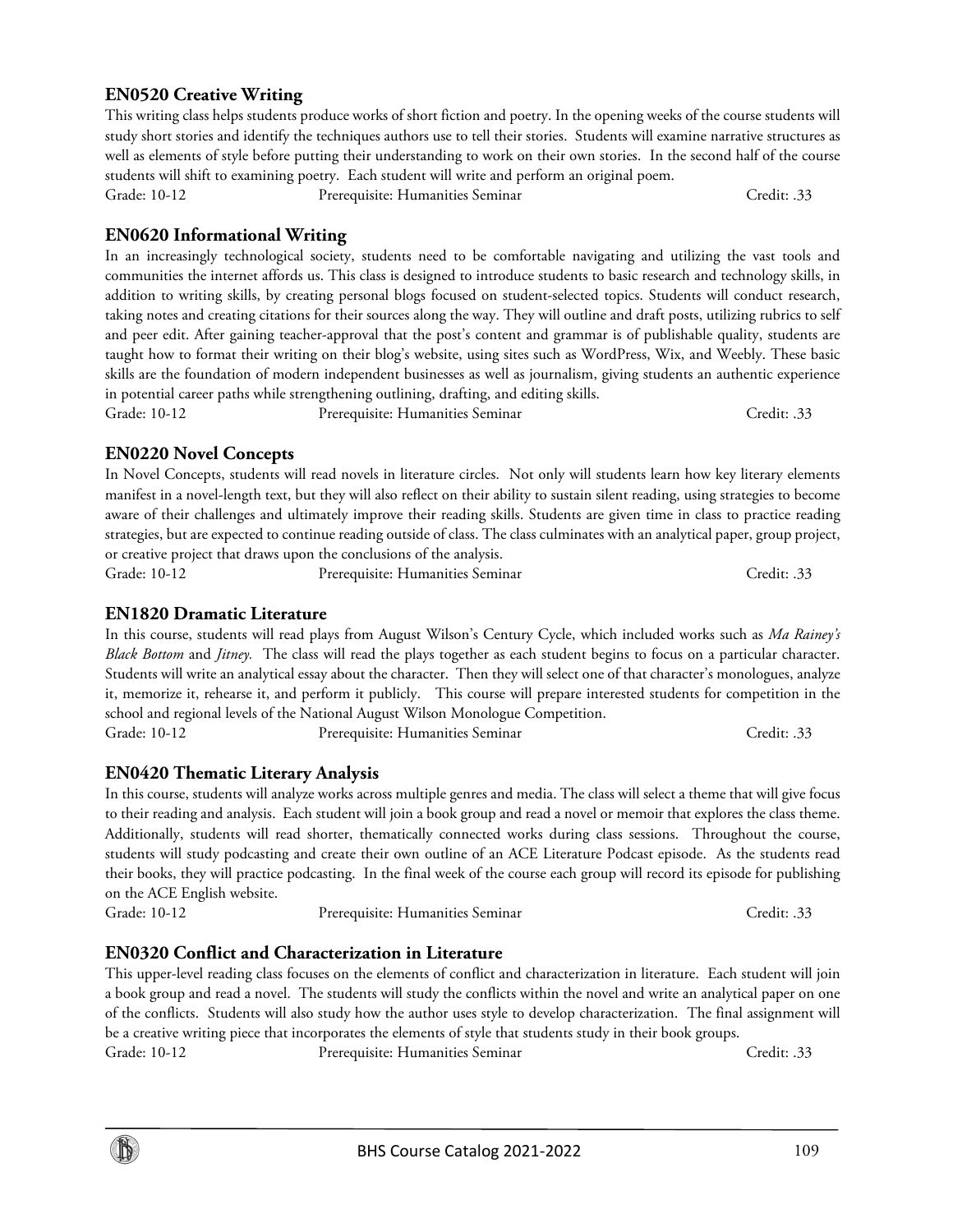## **EN1120 Personal Narratives**

This course is designed for graduating students to reflect upon their lives and their futures post-high school through creative nonfiction writing. The final product is an essay that can be used for college applications. Students read personal narrative examples ranging from NPR's *This I Believe* essays to previously graduated BHS students' college essays. A core tenant of the class is frequent peer feedback sessions and self-reflective practices. This class gives students space to practice the projectmanagement and independence that they will need for college. Grade: 10-12 Prerequisite: Humanities Seminar Credit: .33

**EN1520 Literary Criticism**

In this course, students will study social justice-oriented literary theories. Each student will join a book group and read a novel or memoir. Students will study the work through the lenses of Feminist Theory, Critical Race Theory, and/or Marxist theory. Additionally, students will read shorter works during class sessions. Throughout the course, students will study podcasting and create their own outline of an ACE Literature Podcast episode. As the students read their books, they will practice podcasting. In the final week of the course each group will record its episode for publishing on the ACE English website.

Grade: 10-12 Prerequisite: Humanities Seminar Credit: .33

## **ENXXXX Independent Reading**

This online course is designed to support students in furthering their appreciation for reading. The curriculum guides students in identifying the genres, authors, and subjects that interest them the most. Students will make use of the resources of the BHS Library to choose a book to read and analyze on their own. Working with the teacher, students will create a reading calendar and set up weekly meetings with the teacher to discuss the book and progress in the course. Students will complete reading journals to help them track plot, character development, and other literary elements. Students will work with the teacher to create a project in support of a community of readers. Finally, they will write an analytical essay about the book.

Grade: 10-12 Prerequisite: Humanities Seminar Credit: .33

# **EN1320 Capstone 2 EN1420 Capstone 3**

These are the 2nd and 3rd Capstone courses that all ACE students must complete in order to graduate. In EN1320, students use the extensive research that they completed in their first Capstone class (SO1320) to then outline, draft, and edit a 10-page paper that details their research findings. This paper must take a position on the issue that they chose and write a thorough argument to support their position, citing facts from their research and citing them in a detailed bibliography that follows standard MLA format. Students must submit multiple drafts for teacher and peer feedback to craft a college-level paper. In EN1420, students carry out and document their "legacy" projects such as leading workshops in elementary schools, attending protests against gentrification, volunteering at food banks and soup kitchens, and more. The course then culminates in a public Capstone presentation to their family and peers which includes a powerpoint presentation capturing their major research findings and chronicling their legacy project work.

Grade: 10-12 Prerequisite: Humanities Seminar & Capstone 1 Credit: .33

#### **ACE Mathematics**

The ACE Math Course Sequence focuses on the development of competence in algebraic concepts through an exploratory approach that incorporates project-based and student-centered learning. ACE courses are derived from traditional high school math courses: the topics that would be covered in a year-long class are split into three separate modules each of which is worth a third of a credit. Some courses may be taken out of sequence as long as their individual prerequisites are met. Students must demonstrate competence on benchmark skills identified for each course - this competence is the basis of the credit and grade determination.

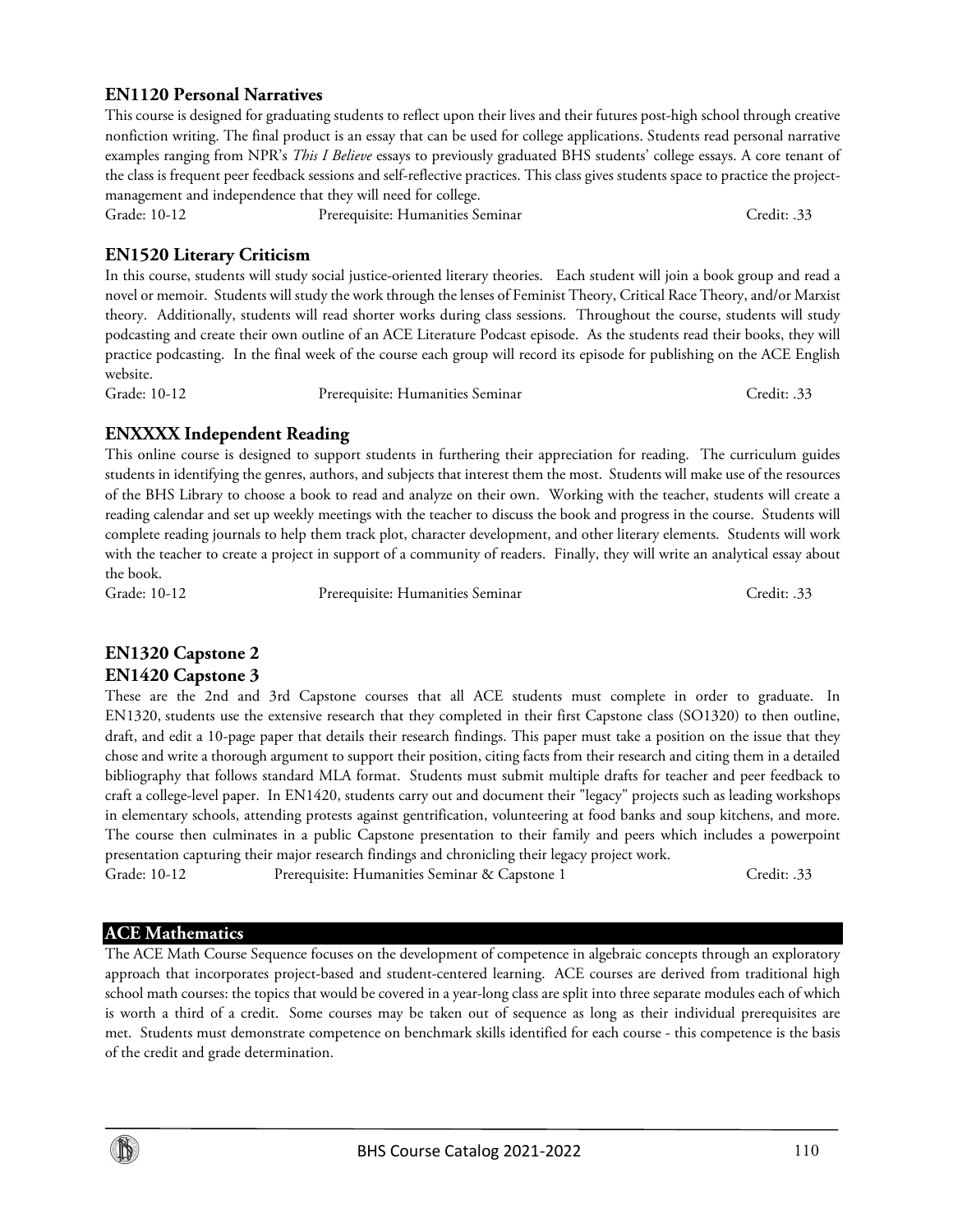# **MA0920 Statistics Seminar**

# **MA0420 Algebra 1**

from economics through the central projects in the course. Grade: 10-12 Prerequisite: Statistics Seminar Credit: .33

rates, percentages and other foundational measures, as well as probability and distribution.

# **MA0120 Algebra 2A**

An exploration of functions in which students develop an analytic framework for making use of structure when working with transformations, combinations, compositions, and inverses of functions. Students also explore rates of change and develop fluency in function notation, literal equations, and the analysis of key features across multiple parent functions. Grade: 10-12 Prerequisite: Statistics Seminar & Algebra 1 Credit: .33

All students entering ACE take a pair of seminar courses which serve to introduce students to competency-based education and the ACE program. The statistics seminar is meant to prepare students to interpret and analyze statistical information in future math and science courses. Topics covered include measures of central tendency, direct and indirect variation,

Grade: 10-12 Credit: .33

# **MA0220 Algebra 2B**

An exploration of quadratic functions focused primarily on algebraic and graphical representations. Students will apply algebraic techniques to quadratic expressions to reveal key features of their corresponding graphs. Students will use technology to model phenomena in the real word with quadratic functions through the central projects in the course. Grade: 10-12 Prerequisite: Statistics Seminar & Algebra 2A Credit: .33

An exploration of linear functions focused primarily on algebraic and graphical representations. Students will construct and solve systems of linear equations and linear inequalities and then will explore linear programming and other applications

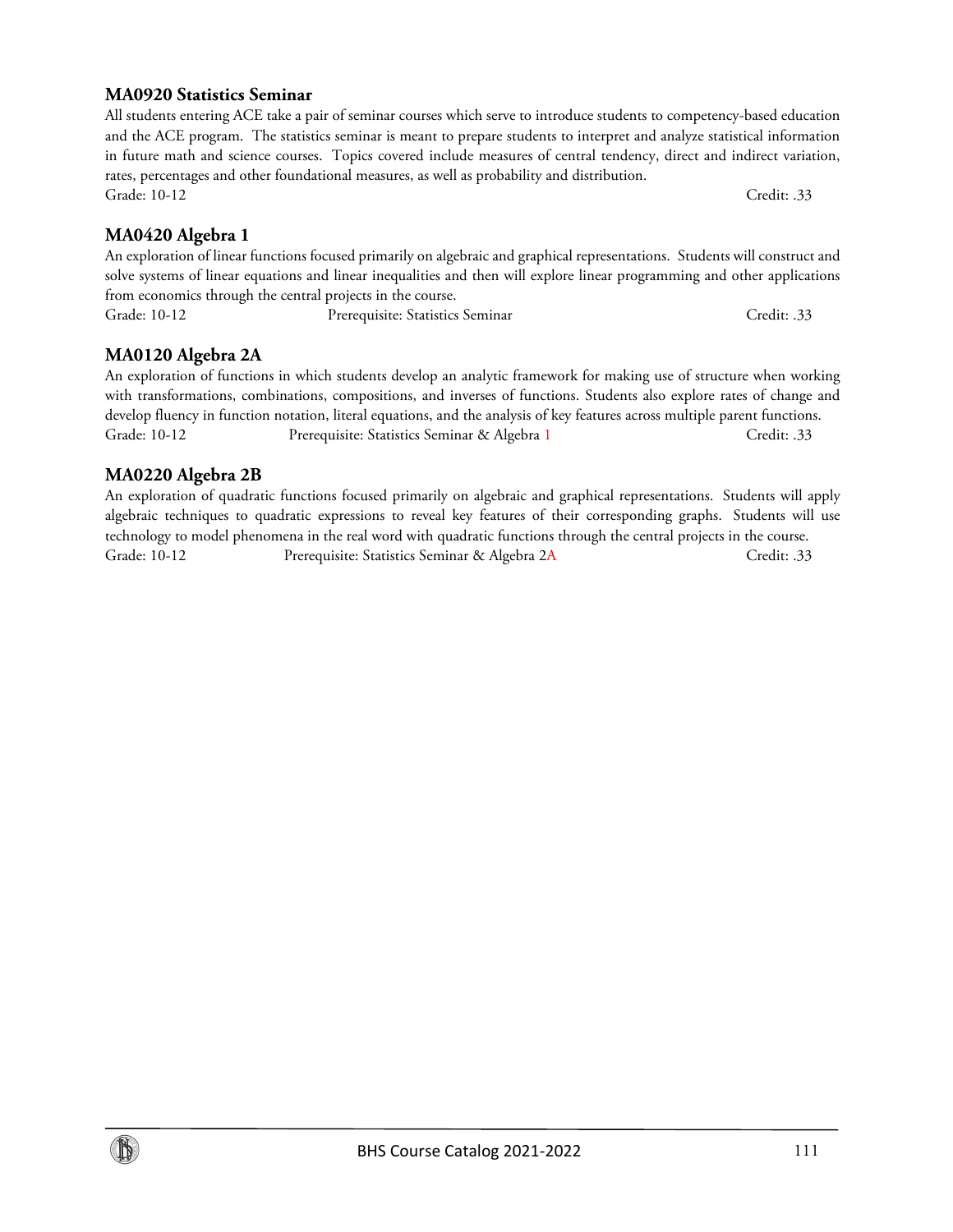## **MA0320 Algebra 2C**

An exploration of exponential and logarithmic functions focused primarily on algebraic and graphical representations. Students will apply algebraic techniques to exponential and logarithmic expressions to reveal key features of their corresponding graphs. Students will develop an understanding of the properties of exponents and logarithms and will explore various financial and scientific mechanisms (compound interest, annuities, radiometric dating, population modeling, etc.) through the central projects in the course.

Grade: 10-12 Prerequisite: Statistics Seminar & Algebra 2A & Algebra 2B Credit: .33

#### **MA0820 Precalculus A**

An exploration of polynomial and rational functions focused primarily on algebraic and graphical representations. Topics include: synthetic division, the remainder theorem, the rational roots theorem, and the fundamental theorem of algebra. Students will examine the use of polynomials in graphics, animation, and design through the central projects of the course.

Grade: 10-12 Prerequisite: Statistics Seminar & Algebra 2C Credit: .33

## **MA0520 Precalculus B**

An exploration of right-triangle, oblique-triangle, and unit-circle trigonometry. Students will examine the use of triangletrigonometry in surveying and navigation, and will also apply sinusoidal models to observable phenomena drawn from different fields. Through the central projects in the course, the students will also have the opportunity to develop an understanding of the use of parametric functions.

Grade: 10-12 Prerequisite: Statistics Seminar & PreCalc A Credit: .33

#### **MA0620 Precalculus C**

Students will use technology to model datasets and related quantities drawn from various fields; through critique and examination of these models, students will continue to develop their understanding of the behavior of elementary functions. Students will use regression and linearization techniques to develop a framework for calculus and will explore preliminary calculus concepts including: sequences and series, limits, and rates of change.

Grade: 10-12 Prerequisite: Statistics Seminar & PreCalc A & PreCalc B Credit: .33

#### **MA1220 Calculus A**

An exploration of continuity, limits, and derivatives. Students will develop methods of differentiation for polynomial, radical, and rational functions. Students will examine the derivatives of exponential and trigonometric functions through experimentation with graphical representations using technology.

Grade: 10-12 Prerequisite: Statistics Seminar & PreCalc C Credit: .33

#### **MA1320 Calculus B**

An exploration of integrals. Students will develop methods of integration for polynomial, radical, and rational functions. Students will examine the integrals of exponential and trigonometric functions through experimentation with graphical representations using technology.

Grade: 10-12 Prerequisite: Statistics Seminar & Calc A Credit: .33

## **MA1420 Calculus C**

An exploration of the applications of derivatives and integrals. Students will also develop additional techniques for differentiation and integration of composite functions. Students who complete Calculus A, B, and C will be prepared for success in college Calculus courses.

Grade: 10-12 Prerequisite: Statistics Seminar & Calc B Credit: .33

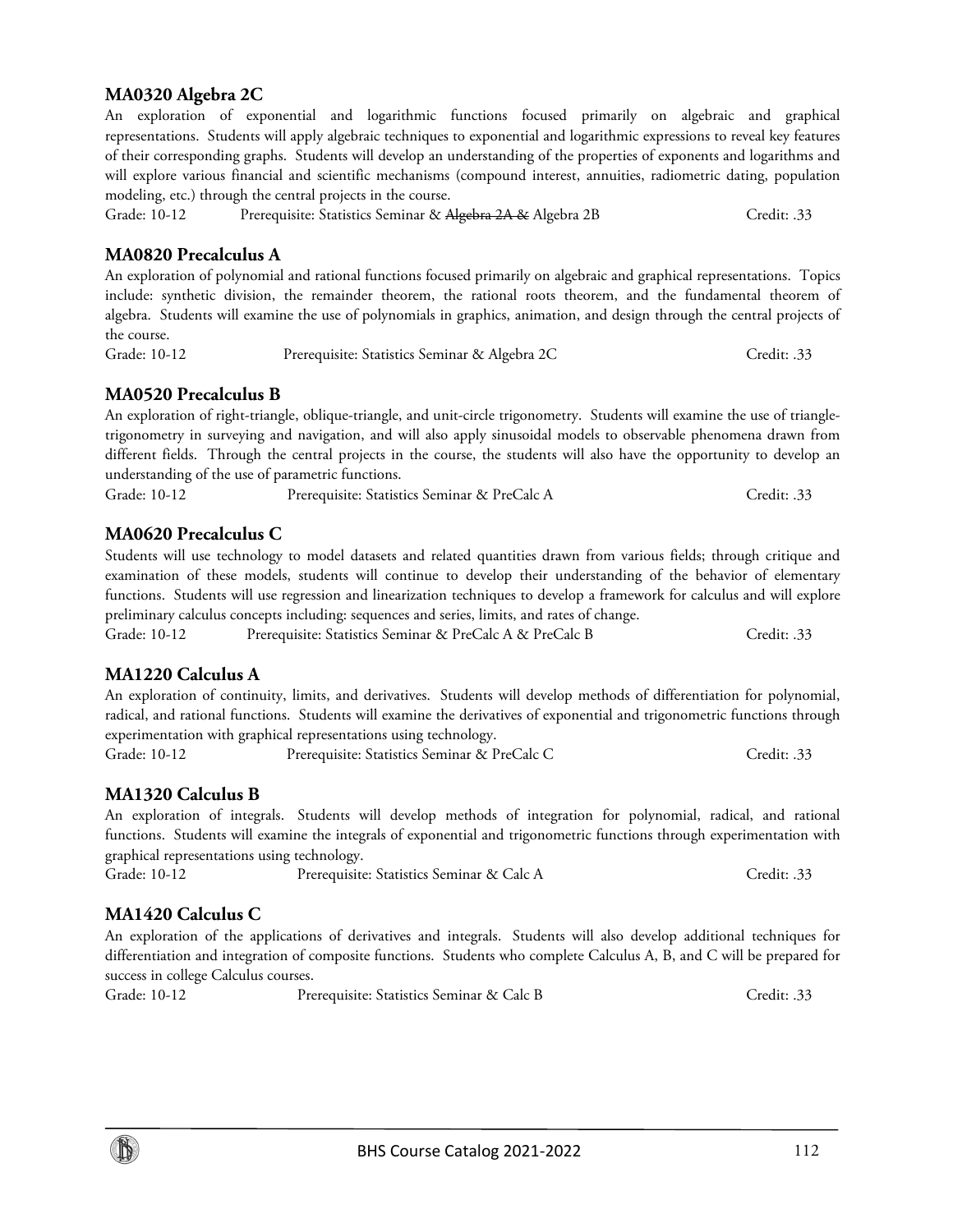# **MA\_\_\_\_\_\_ Advanced Algebra with Financial Applications**

An application of mathematics to the analysis of monetary policy (including budgeting and taxation), investment strategies, entrepreneurship and venture capital, actuarial science, and personal finance. Presuming facility with radical, quadratic, exponential and logarithmic equations as well as regression techniques, the central projects of the course require students to critique the strategies or reasoning of others, to apply advanced algebra to real world scenarios using technology, and to represent their thinking both algebraically and graphically.

Grade: 10-12 Prerequisite: Statistics Seminar, Algebra 1, Algebra 2C Credit: .33

# **ACE Science**

## **SC0520 Ecosystems**

Students will identify biotic and abiotic factors in an ecosystem, and characterize ecosystems into the various biomes represented across the world by researching and presenting a poster on the ecosystems of various locations around the world, taking the class on a "Biome Safari." In the next unit students relate traditional food and culture to the ecosystem that birthed it by drawing connections between producers, consumers, and decomposers in a food web, and explaining how energy is transferred through photosynthesis and respiration. Students will build a model to show this transfer of energy through the trophic levels of an ecosystem, before analyzing a trophic cascade relating to an invasive or extinct species. Grade: 10-12 Prerequisite: Humanities Seminar & Statistics Seminar Credit: .33

## **SC0720 Population Dynamics**

In this course, students will understand how survival of the biotic parts of an ecosystem depends on the abiotic components by explaining the cycling of water in an ecosystem, describing the importance of natural resources for human society and categorizing them as renewable or limited. Students then analyze how humans impact an ecosystem through resource consumption and habitat destruction by doing a case study on an endangered species. Students then use computer modeling to investigate the relationships between population size, carrying capacity, and competition, and then recommend ways to reduce the level of human impact on the environment through a social action oriented sustainability campaign. Grade: 10-12 Prerequisite: Humanities Seminar & Statistics Seminar Credit: .33

# **SC1520 Nutrient Cycles**

This class focuses on the importance of natural cycles in environmental sustainability, emphasizing the Carbon Cycle as a source of both problems and solutions to climate change. Students first model the Carbon cycle in a research project focusing on forces and sinks of the Carbon cycle, paying special attention to combustion, respiration, and photosynthesis in terms of their products and reactants. Students then investigate how humans may impact climate change and evaluate ways to reduce the level of human impact using a controlled experiment of the student's own design. Students employ greenhouse effect chambers and use computers to perform advanced mathematical analysis of a single aspect of climate change, then write a 5-10 page, college-level lab report following scientific journal format.



## **MA\_\_\_\_\_\_ Mathematical Logic & Problem Solving**

**MA\_\_\_\_\_\_ Math for Economics**

An exploration of topology that includes a study of knot theory and logic. Students will apply techniques of reasoning both abstractly and quantitatively in order to describe and model physical mathematical phenomena. Through the central projects of the course, students will develop an understanding of the properties of topology, applications of knot theory, polyrhythms in music, and the application of mathematical logic to real world situations. Grade: 10-12 Prerequisite: Statistics Seminar, Algebra 1 Credit: .33

An application of mathematics to economic case studies in areas such as unemployment, monetary policy (including

Grade: 10-12 Prerequisite: Statistics Seminar, Algebra 2C Credit: .33

budgeting and taxation), investment strategies, entrepreneurship and venture capital, and actuarial science.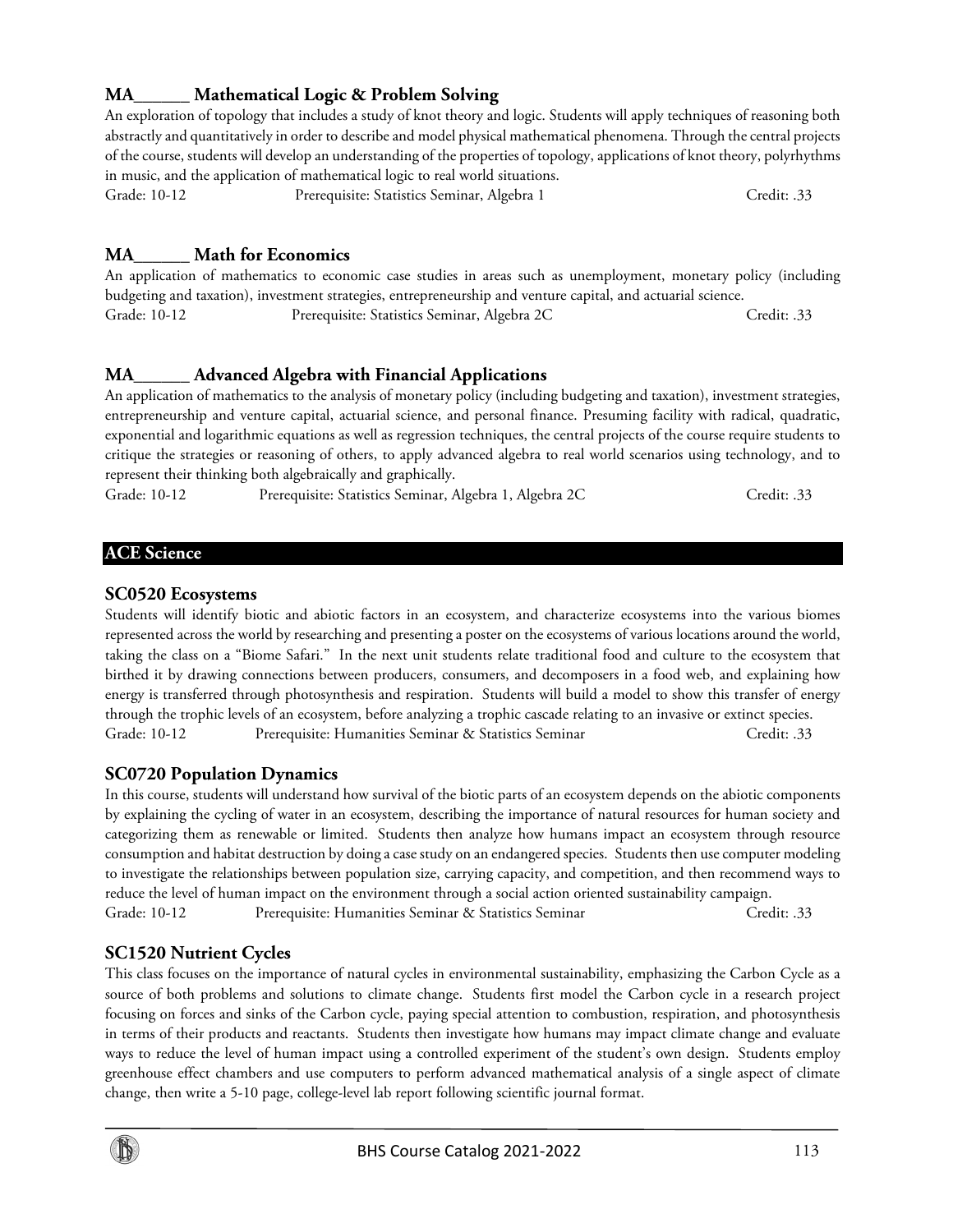#### Grade: 10-12 Prerequisite: Humanities Seminar & Statistics Seminar Credit: .33

# **SC0120 Cell Biology**

This introductory biology course first asks students to define the characteristics of life and use them to evaluate the presence of life in a mock trial. Students then build physical 3D models or write analogies illustrating how the parts of the cell work together to perform life's functions, before classifying cells as prokaryotic, eukaryotic, plant, animal, bacterial, protistic, or viral. The final unit emphasizes the importance of osmosis, diffusion, and the selective permeability mechanisms of the cell membrane in a lab using dialysis tubing and various solutions.

Grade: 10-12 Prerequisite: Humanities Seminar & Statistics Seminar Credit: .33

# **SC0420 Genetics**

Students will explain how the subunits of DNA determine its structure and function and model the parts and processes of RNA transcription and translation in a series of quizzes requiring students to build Lego DNA strands. Next students will relate superhero origin stories to explain how mutations in a DNA sequence may occur and classify mutations according to their effect. A unit on the basis of genetic variation debunks race as a genetic construct, and then illustrates how meiosis in sexual reproduction results in genetic variation. Students then research Gregor Mendel's experiments and use punnett squares to predict the possible genotypic and phenotypic ratios resulting from a genetic cross, and compare and contrast complete, incomplete, and codominance, polygenetic traits, and multiple alleles. Finally, students analyze the benefits and risks associated with stem cells, cloning, or genetically modified foods in a research poster project.

Grade: 10-12 Prerequisite: Humanities Seminar & Statistics Seminar Credit: .33

# **SC0220 Body Systems**

This biology class first requires students to describe the levels of specialization within multicellular organisms, then identify the structure and function of the major human organ systems. Students then investigate homeostasis using a frog dissection, and write a summary or give a presentation explaining how homeostasis maintains an optimal internal environment for the functioning of body systems. Students will then apply knowledge of the reproductive system to sexual health by developing informational pamphlets for teens. The final project asks students to explain how the respiratory and circulatory systems cooperate to exchange oxygen and carbon dioxide and apply knowledge of the muscular, nervous, and skeletal systems to exercise in an integrated research project on the exercise physiology of a particular athletic activity of the student's choice. Grade: 10-12 Prerequisite: Humanities Seminar & Statistics Seminar Credit: .33

## **SC0020 Evolution and Taxonomy**

Students learn to identify the characteristics and give examples of the major taxonomic kingdoms and describe how life is classified from broader into more specific categories by illustrating a calendar that proportionally shows all of geologic time. Students then apply the current taxonomic system to classify organisms in a scavenger hunt involving a trip to the Harvard Natural History Museum. Students then use a series of game simulations to learn about evolution, and are able to explain how populations adapt to their environment through natural selection and distinguish between and give examples of natural, artificial, and sexual selection. Finally, students describe pre-Darwinian ideas about the origin and unchanging nature of life on earth and explain how Darwin's observations led to the development of the theory of evolution, evaluating evidence for the theory of evolution in a mock trial where they are lawyers defending Charles Darwin in court.

Grade: 10-12 Prerequisite: Humanities Seminar & Statistics Seminar Credit: .33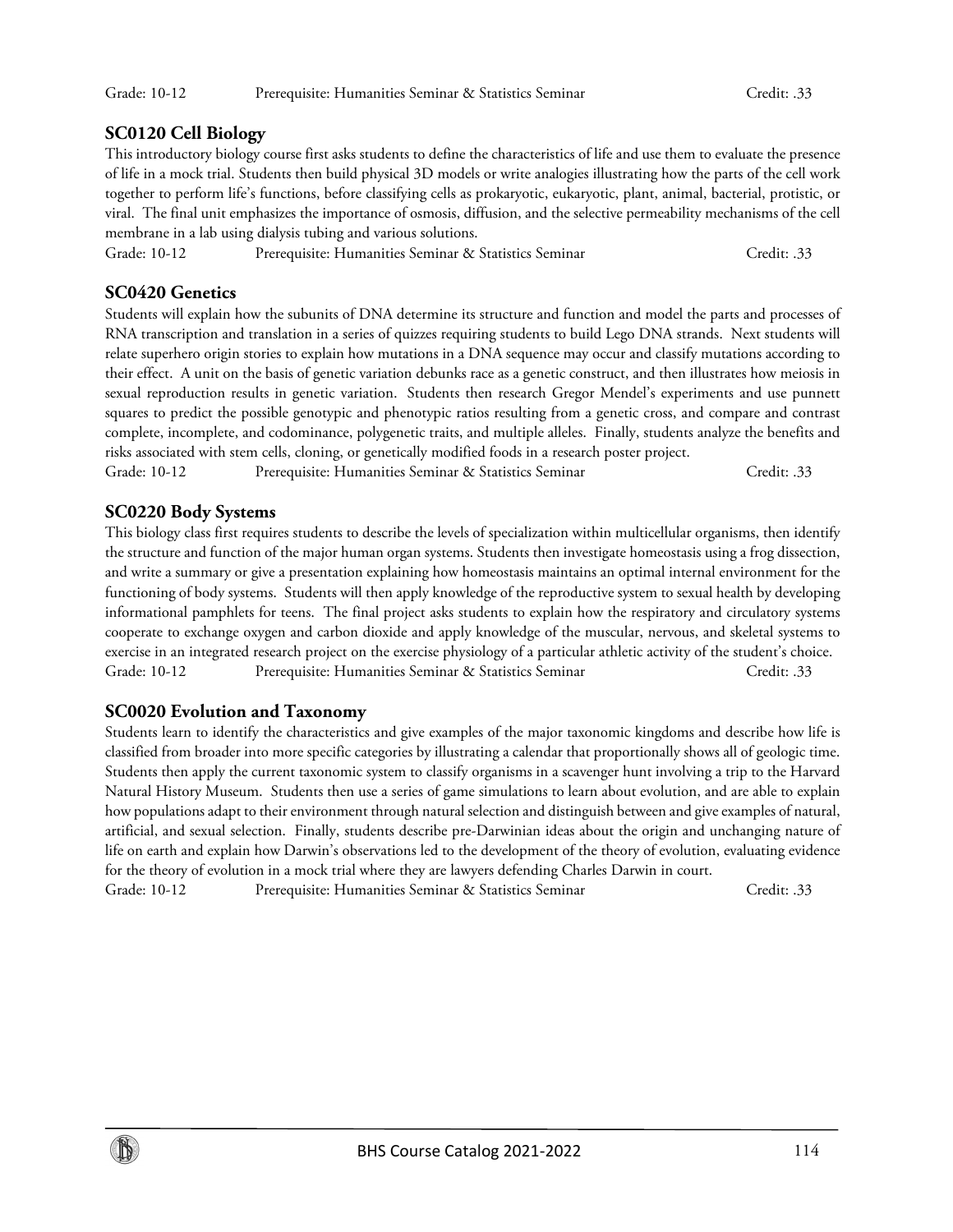# **SC1720 Chemical Elements**

Students first distinguish between physical and chemical changes of matter in an investigatory lab activity. Students then learn to describe and classify the characteristics of matter by defining and differentiating between elements, compounds and mixtures, and describing the states of matter in terms of energy, particle motion, and physical properties. Students use atomic models to better understand the structure of an atom by describing the development of modern atomic theory, and identifying the major components of the atom and how they interact. Students then analyze trends on the Periodic Table including electron configurations and the placement of families of metals, non-metals, and metalloids by adopting and characterizing an element into a costume or cartoon character. These characters and the properties of the elements they represent are then presented and pitted against each other in role play "battles" versus each other where students develop knowledge of chemical and physical properties into attacks and defenses. Finally, students describe how elements form bonds and compounds, naming chemical formulas and classifying ionic and molecular compounds.

Grade: 10-12 Prerequisite: Humanities Seminar & Statistics Seminar Credit: .33

# **SC0820 Chemical Reactions**

In the first unit, students learn how to represent conservation of mass during chemical changes using chemical equations and appropriate calculations. This unit asks them to apply the law of conservation of mass to balance chemical equations, use the concept of moles to convert mass, moles, and number of particles, and calculate the mass of one part of a chemical equation when given the mass of another part. Students will then classify the different types of chemical reactions including endothermic vs. endothermic, single vs. double displacement, synthesis vs. decomposition, and combustion. The final unit is on solutions. Students first describe the concentration of a solution in terms of molarity, and characterize acid vs. base vs. salt solutions, then use the pH scale to characterize acid and base solutions and apply knowledge of acid-base neutralization to perform a titration of an acid of unknown molarity.

Grade: 10-12 Prerequisite: Humanities Seminar & Statistics Seminar Credit: .33

# **SC1420 Biochemistry Lab**

First, students must explain the structures and function of the digestive system. From there, students identify, illustrate, and summarize the function of the major nutrients, and give examples of foods that contain high amounts of particular nutrients. Once this basic biochemistry is understood, students are ready to describe the relative amounts and combination of nutrients that constitute homeostasis in the human body, and test a common food to quantify the relative and absolute amount of a nutrient that it contains. Each student analyzes a different food available at the school and performs a series of four labs to test its sugar, lipid, starch, and protein content, then must synthesize the nutrient data from other students experiments to recommend constituents of a balanced diet in a ten page lab report. Grade: 10-12 Prerequisite: Humanities Seminar & Statistics Seminar Credit: .33

**SC1620 Advanced Lab in Forensic Science** 

Students first understand the scientific basis of criminal investigation by relating the parts of the scientific method to the criminal investigation process, and giving examples of types of evidence that may be analyzed. Students then learn to describe and implement methods of identifying victims and suspects of a crime including applying knowledge of fly larvae development to determine time of death, classifying an unknown fingerprint, matching patterns to determine the identity of a DNA sequence, and analyzing blood spatter to infer location and type of weapon used. The final project requires students to synthesize all that they have learned to construct a plausible scenario and sequence of criminal events based on crime scene evidence, and present how they would solve the case using forensic techniques.

Grade: 10-12 Prerequisite: Humanities Seminar & Statistics Seminar Credit: .33

# **SC\_\_\_\_\_ Biology of a Pandemic**

This course explores the virology, epidemiology, and public health response to the COVID-19 pandemic. First, students explain how the specialized structures of the immune system work together to fight disease with special attention to the immunological mechanism of vaccination. Next, students describe factors pertinent to the virology, epidemiology, and medical interventions being used to combat COVID-19. The last unit asks students to evaluate the effectiveness of public health measures being used to combat the pandemic.

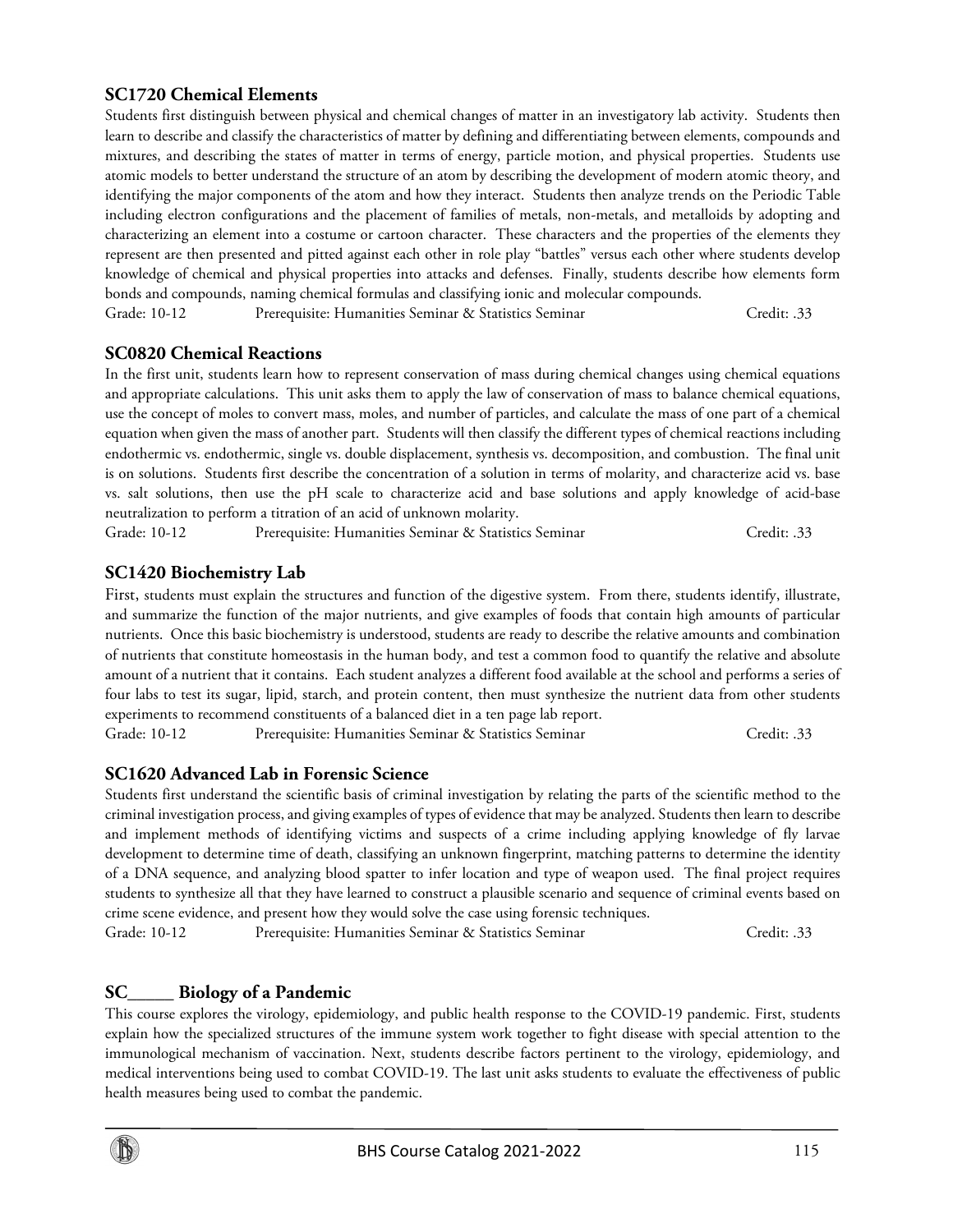## **ACE Social Studies**

### **SO1520 US/World Revolutions**

Why do people revolt? What allows a revolution to be successful? Students will explore the context, causes, strategies, and factors (stakeholders, key events, etc…) that lead to the success or failure of a revolution. They will focus on finding the common and divergent factors between the American Revolution and global revolutions (i.e. Russia, Iran, Haiti, France, or Cuba). The class culminates in a project of the student's choice which showcases their individual Theory of Revolution. Grade: 10-12 Prerequisite: Humanities Seminar & Statistics Seminar Credit: .33

#### **SO0220 US/World Political Systems**

What are the essential preconditions for effective democracy? In this class, students will do a comparative analysis of US and global governmental structures and principles through case studies (i.e. Indonesia, the Philippines, Turkey, Ukraine, South Africa, the United Kingdom, Uruguay, etc..) The class culminates with students designing a government based on their own Theory of Democracy.

Grade: 10-12 Prerequisite: Humanities Seminar & Statistics Seminar Credit: .33

## **SO1620 US/World Slavery & Resistance**

Are Black People free? This class is an analysis of slavery and freedom through the US Civil War and Reconstruction including the continued repercussions of slavery and resistance to date in the US and around the world (i.e. Mass Incarceration, Black Lives Matter, Effects on West Africa, etc…). The class culminates in an Anti-Racist Action Plan which actualizes a part of each student's Theory of Liberation.

Grade: 10-12 Prerequisite: Humanities Seminar & Statistics Seminar Credit: .33

## **SO1220 US/World Decolonization**

How do we decolonize our realities? This class is a comparative analysis of methods used to resist European and US Imperialism including the motivation, strategies, impacts, and resistance to imperialism within the specific contexts of the Americas, Africa, and Asia (i.e. British Colonial India, The Opium Wars, Scramble for Africa, French Colonial Indochina, US expansion and intervention in Latin America). The class culminates in an argumentative and document-based essay applying students' individual Theory of Decolonization

Grade: 10-12 Prerequisite: Humanities Seminar & Statistics Seminar Credit: .33

#### **SO0320 US/World Social Justice Movements**

What is the best way for oppressed peoples to leverage their power in order to achieve social and political change? In this class, students will explore historic and contemporary social and political movements for change focusing on the most effective means by which oppressed peoples can challenge the tyranny of an empowered elite (i.e. Civil Rights Movement, Gandhi, Serbian Revolution, etc...) The class will culminate in an argumentative essay detailing each student's Theory of Change.

Grade: 10-12 Prerequisite: Humanities Seminar & Statistics Seminar Credit: .33

## **SO1120 US/World Human Rights**

How should we respond to genocide? In this class, students will do an analysis of genocide including historical antecedents, international organizations, and US responses based on an understanding of the Holocaust and an application of the ideals in the UN Declaration of Human Rights and the Genocide Convention (i.e. Armenia, Cambodia, Bosnia, Rwanda, and the Sudan). This will include a recommendation both for US and International policy and for individual action. The class will culminate in a formal debate with students crafting a concluding resolution based on their Theory of Response. Grade: 10-12 Prerequisite: Humanities Seminar & Statistics Seminar Credit: .33